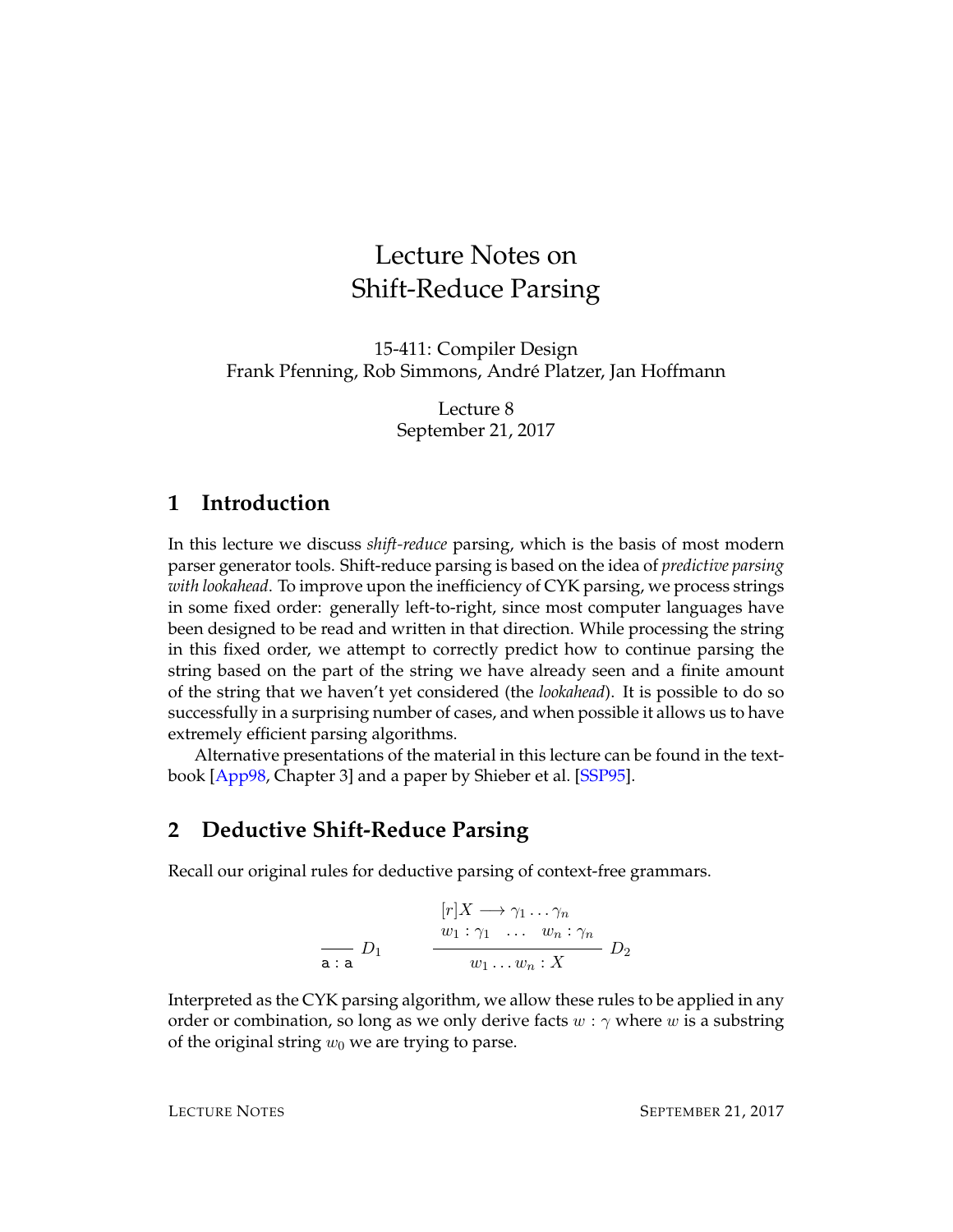In shift-reduce parsing, we modify the form of the facts we use. Instead of  $w : \gamma$ , where w is a sequence of terminals and  $\gamma$  is a single terminal or nonterminal, we conclude facts of the form  $w : \beta$ , where  $\beta = \gamma_1 \dots \gamma_n$  is a (possibly empty) series of terminals and nonterminals, respectively. Then, we restrict both of our previous rules so that they only manipulate the rightmost element side of w or  $\beta$ , adding a new rule start as a base case:

$$
\frac{[r]X \to \alpha}{\epsilon : \epsilon} \quad \text{start} \quad \frac{w : \beta}{w : \beta a} \text{shift} \quad \frac{w : \beta \alpha}{w : \beta X} \quad \text{reduce}(r)
$$

Our previous restriction, that we only consider substrings of the sentence  $w_0$  that we're trying to parse, remains in effect. This means that we know, when we conclude  $w : \beta$ , that w is a *prefix* of  $w_0$ . The requirement that we effectively scan the string from left to right means that we know exactly what any deduction of  $[[] [[]] : S$  looks like this, where each of the omitted portions consist of zero or more applications of the rule reduce:

$$
\frac{\overline{\epsilon} : \overline{\epsilon} \text{ start}}{\overline{\epsilon} : \beta_0 \overline{\epsilon}} \text{ shift}
$$
\n
$$
\frac{\epsilon : \beta_0}{\overline{\epsilon} : \beta_1 \overline{\epsilon}} \text{ shift}
$$
\n
$$
\frac{\overline{\epsilon} : \beta_1}{\overline{\epsilon} : \beta_1 \overline{\epsilon} : \beta_2 \overline{\epsilon}} \text{ shift}
$$
\n
$$
\frac{\overline{\epsilon} : \beta_2}{\overline{\epsilon} : \beta_2 \overline{\epsilon}} \text{ shift}
$$
\n
$$
\frac{\overline{\epsilon} : \overline{\epsilon} : \beta_3}{\overline{\epsilon} : \overline{\epsilon} : \beta_4 \overline{\epsilon} : \beta_5 \overline{\epsilon} : \overline{\epsilon} : \overline{\epsilon} : \overline{\epsilon} : \overline{\epsilon} : \overline{\epsilon} : \overline{\epsilon} : \overline{\epsilon} : \overline{\epsilon} : \overline{\epsilon} : \overline{\epsilon} : \overline{\epsilon} : \overline{\epsilon} : \overline{\epsilon} : \overline{\epsilon} : \overline{\epsilon} : \overline{\epsilon} : \overline{\epsilon} : \overline{\epsilon} : \overline{\epsilon} : \overline{\epsilon} : \overline{\epsilon} : \overline{\epsilon} : \overline{\epsilon} : \overline{\epsilon} : \overline{\epsilon} : \overline{\epsilon} : \overline{\epsilon} : \overline{\epsilon} : \overline{\epsilon} : \overline{\epsilon} : \overline{\epsilon} : \overline{\epsilon} : \overline{\epsilon} : \overline{\epsilon} : \overline{\epsilon} : \overline{\epsilon} : \overline{\epsilon} : \overline{\epsilon} : \overline{\epsilon} : \overline{\epsilon} : \overline{\epsilon} : \overline{\epsilon} : \overline{\epsilon} : \overline{\epsilon} : \overline{\epsilon} : \overline{\epsilon} : \overline{\epsilon} : \overline{\epsilon} : \overline{\epsilon} : \overline{\epsilon} : \overline{\epsilon} : \overline{\epsilon} : \overline{\epsilon} : \overline{\epsilon} : \overline{\epsilon} : \overline{\epsilon} : \overline{\epsilon} : \overline{\epsilon} : \overline{\epsilon} : \overline{\epsilon} : \overline{\epsilon} : \overline{\epsilon} : \overline{\epsilon} : \overline{\epsilon} : \overline{\epsilon} : \overline{\epsilon} : \overline{\epsilon} : \overline{\epsilon} : \overline{\epsilon} : \overline{\epsilon} : \overline{\epsilon} : \overline{\epsilon} : \overline{\epsilon} : \overline
$$

LECTURE NOTES SEPTEMBER 21, 2017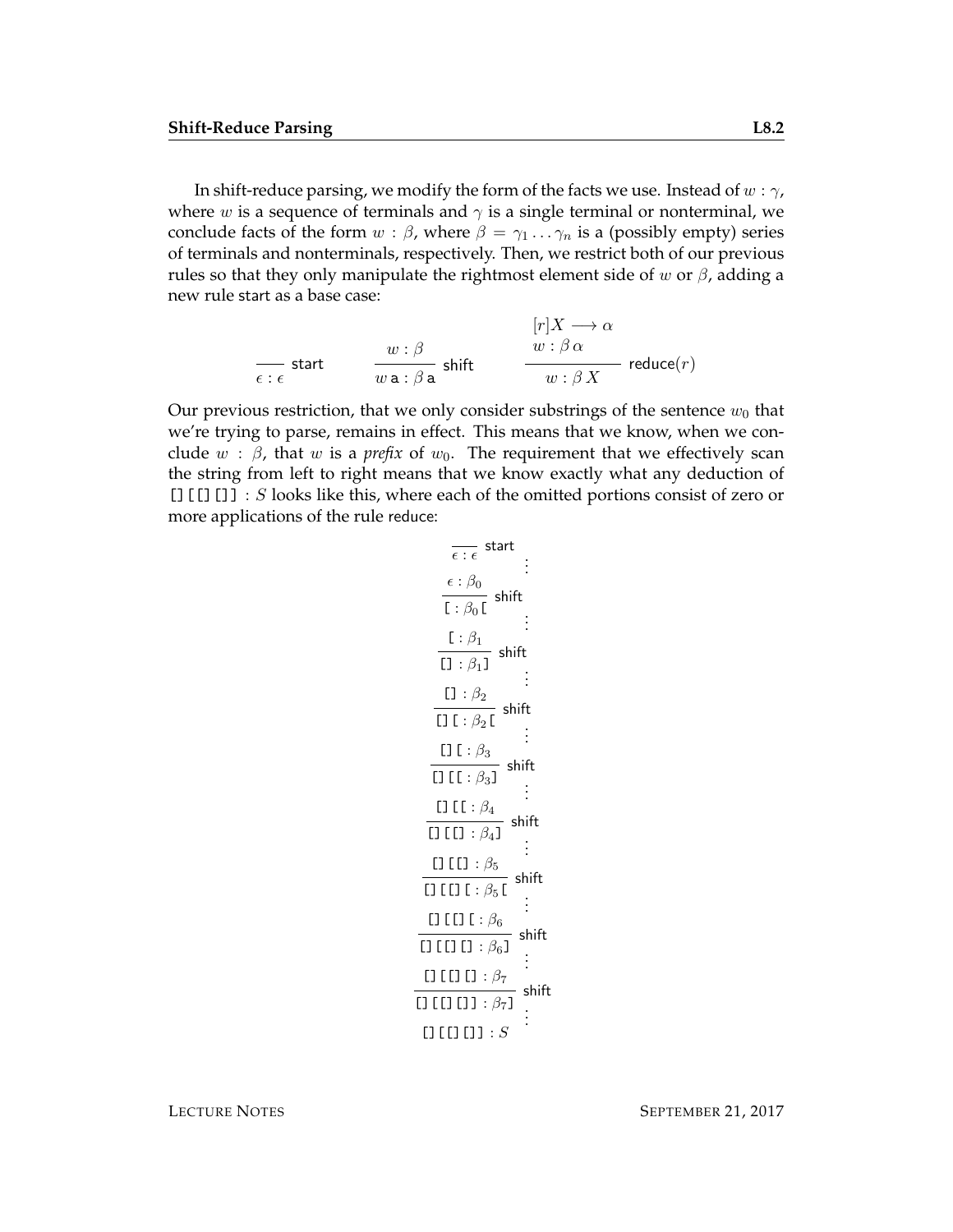If we the manually-derived unambiguous grammar for matching parentheses discussed in the previous lecture:

$$
\begin{array}{ccc}\n[\mathsf{emp}] & S & \longrightarrow & \epsilon \\
[\mathsf{next}] & S & \longrightarrow & [S]S\n\end{array}
$$

we can create a deductive parse tree, again treating the reduce rule as two rules specialized to the [emp] and [next] grammar productions:

 : start [ : [ shift [ : [S reduce(emp) [] : [S] shift [][ : [S][ shift [][[ : [S][[ shift [][[ : [S][[S reduce(emp) [][[] : [S][[S] shift [][[][ : [S][[S][ shift [][[][ : [S][[S][S reduce(emp) [][[][] : [S][[S][S] shift [][[][] : [S][[S][S]S reduce(emp) [][[][] : [S][[S]S reduce(next) [][[][] : [S][S reduce(next) [][[][]] : [S][S] shift [][[][]] : [S][S]S reduce(emp) [][[][]] : [S]S reduce(next) [][[][]] : S reduce(next)

Looking back at our general template, we can identify  $\beta_0 = \epsilon$ ,  $\beta_1 = [S, \beta_2 =$ [S],  $\beta_3 =$  [S] [,  $\beta_4 =$  [S] [[S,  $\beta_5 =$  [S] [[S],  $\beta_6 =$  [S] [[S] [S, and  $\beta_7 =$  [S] [S. The advantage of shift-reduce parsing comes, in part, from the fact that not only is this deduction unambiguous as a proof tree, it's unambiguous as a series of applications of grammar productions. There is no other way to conclude  $[]$  [[][]] : S according to our rules. The modified rules do not change the sentences that we can parse, but they force us to apply grammar productions in a specific order. In fact, we produce the *rightmost derivation*.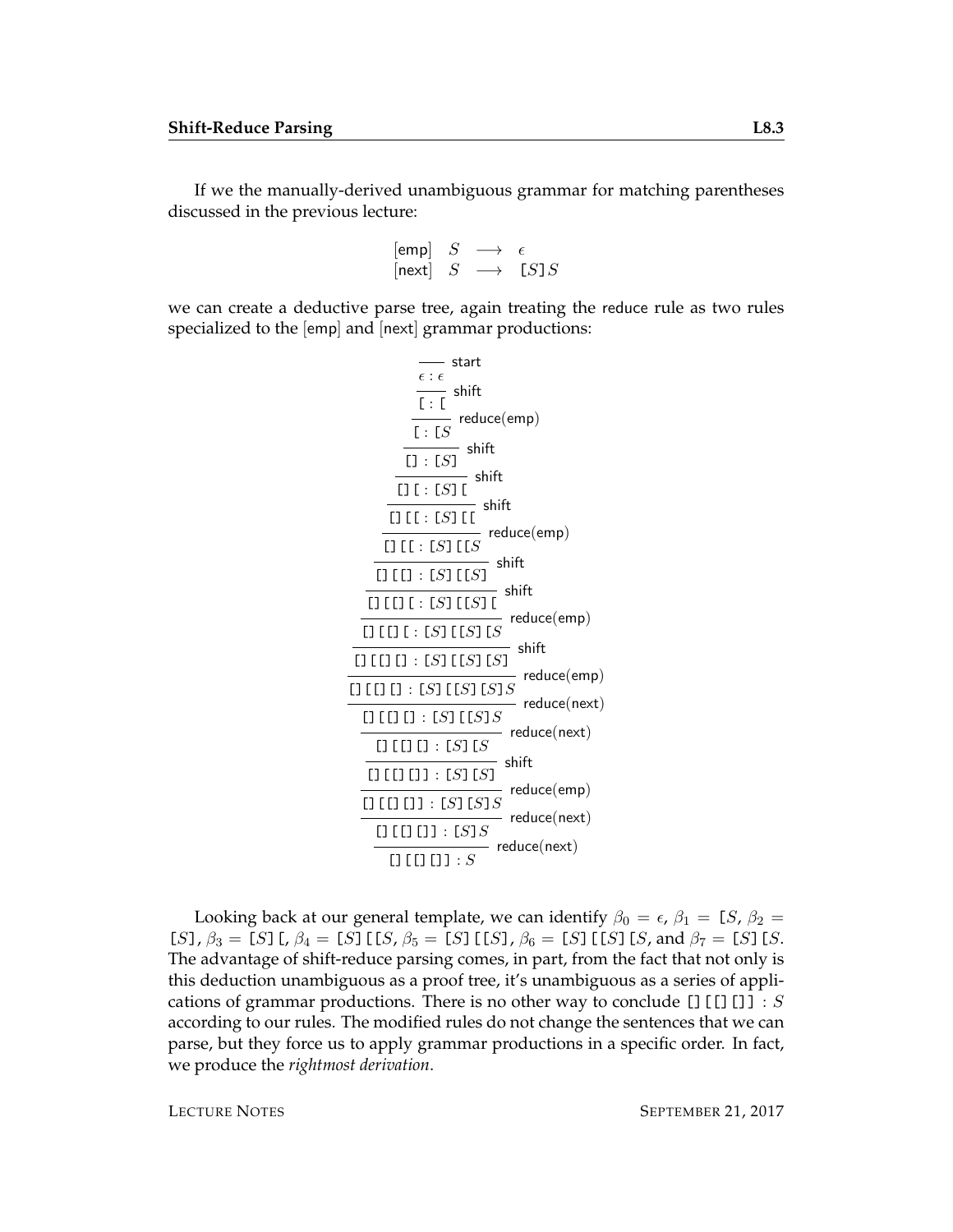## **3 Predictive parsing**

Only allowing rightmost derivations means that at most one sequence of shift and reduce rules for every given parse tree. If a grammar is unambiguous, this means that, as we apply a series of rules to try to derive  $w : S$  from  $\epsilon : \epsilon$ , there is *at most one rule* we can apply that will lead us to success. The goal of predictive parsing is to always be able to pick the *correct* rule.

To move forward, we're going to reframe the problem a bit. Instead of talking about facts w :  $\beta$  where w is a prefix of w<sub>0</sub>, we're going to think about facts of the form  $\beta \parallel w'$ , where w' is the complement of w, the string where  $ww' = w_0$ . This makes the interpretation of the shift rule more natural, because we are shifting a character from left-hand side of the un-processed  $w'$  string onto the right-hand side of the processed  $w$  string. This re-interpretation of the rules gives us the following summary of the proof tree above:

|              | ,,,,,,                                                                                               | shift       |      |
|--------------|------------------------------------------------------------------------------------------------------|-------------|------|
|              | ,,,,,,,,                                                                                             | reduce      | emp  |
| H            | 111111                                                                                               | shift       | ٦    |
| Н            |                                                                                                      | shift       | Г    |
| П            | [1] [1]                                                                                              | shift       | Г    |
| Н            | 1111                                                                                                 | reduce emp  |      |
| П            | $\perp$                                                                                              | shift       | ٦    |
| Ħ            | Ħ                                                                                                    | shift       | Г    |
| Н            | $\perp$                                                                                              | reduce emp  |      |
| Н            | 11                                                                                                   | shift       | ı    |
| Н            | ı                                                                                                    | reduce      | emp  |
| Н            | ı                                                                                                    | reduce      | next |
| $\mathsf{L}$ | ı                                                                                                    | reduce next |      |
| Н            | ı                                                                                                    | shift       |      |
| H            |                                                                                                      | reduce emp  |      |
| Н            |                                                                                                      | reduce      | next |
|              |                                                                                                      | reduce next |      |
|              |                                                                                                      |             |      |
|              | [S] [ [S<br>[S] [ [S]<br>[S] [ [S] [S<br>[S] [ [S] [S]<br>[S] [ [S] S<br>[S] [S<br>[S] [S] _<br>[S]S |             |      |

If we can successfully predict what the next step should be at every point, then we can implement this proof search with a stack holding the terminals and nonterminals (on the left) and a queue or array index tracking the unprocessed tokens (on the right).

What would we need to know how to always make the right decision for the grammar above? It's *not* enough to just look at the contents of the stack. We can prove this by giving a counterexample: in two different states, both starting with the same stack but with different queues of un-shifted terminals, we can see that the correct action in one case is to reduce by emp and the correct action in the other case is to shift a [.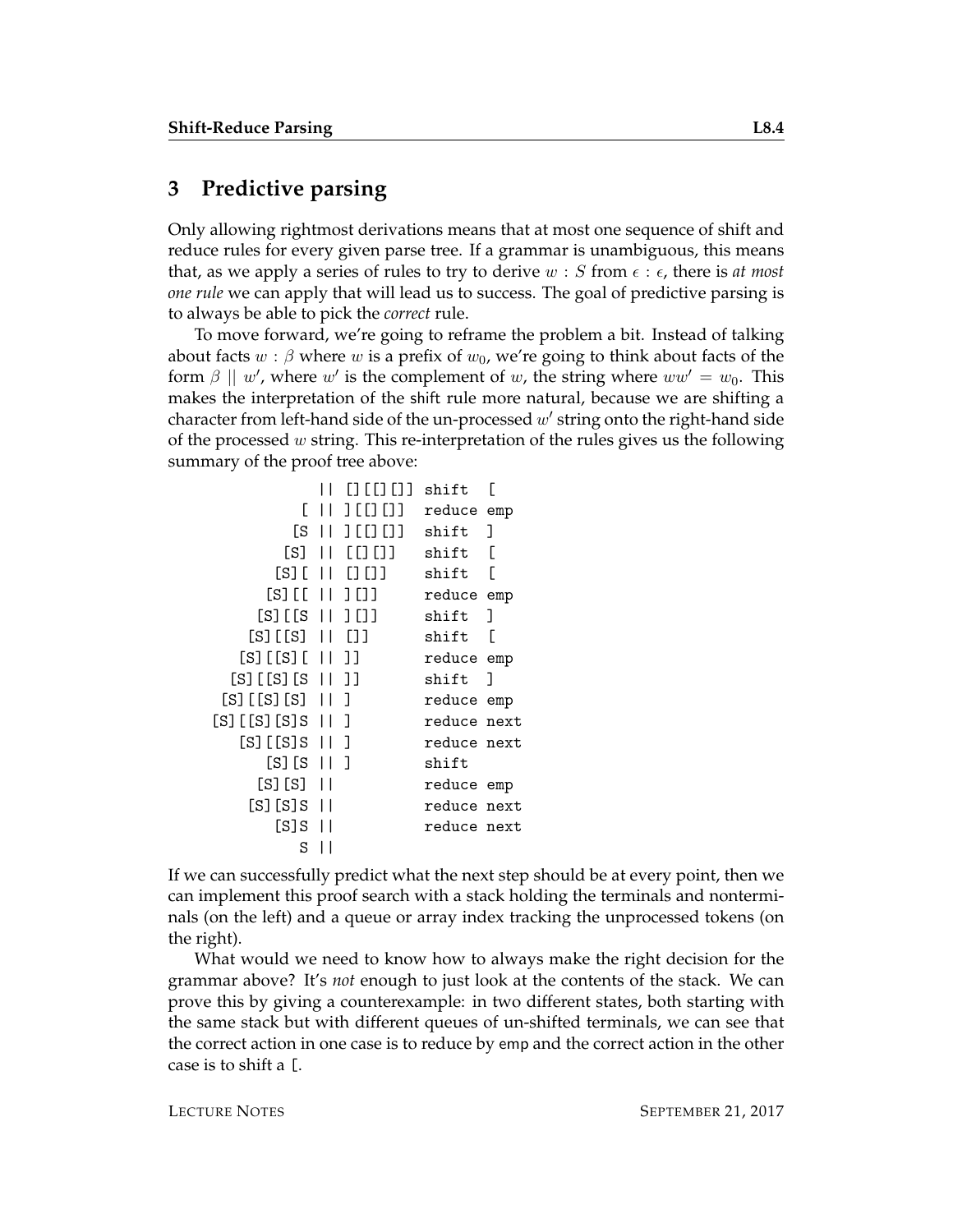|     | $[5]$ $  $ $]$ reduce emp  |    |                      |                                                         | $[$ [S] $ $ $ $ $ $ ] shift $[$ |
|-----|----------------------------|----|----------------------|---------------------------------------------------------|---------------------------------|
|     | $[$ [S]S $ $ ] reduce next |    | [ [S] [ ] [ ] ]      |                                                         | reduce emp                      |
|     | $[S \mid \mid]$ shift $]$  | VS | [ [S] [S]   ]        |                                                         | shift ]                         |
|     | [S]    reduce emp          |    | [[S][S]    ]         |                                                         | reduce emp                      |
|     | $[S]S$     reduce next     |    | [[S][S]S]]           |                                                         | reduce next                     |
| $S$ |                            |    | $[$ [S]S $ $ $ $ $]$ |                                                         | reduce next                     |
|     |                            |    |                      | $\begin{bmatrix} S & \vert \vert & \vert \end{bmatrix}$ | shift ]                         |
|     |                            |    | $[S]$ $  \cdot  $    |                                                         | reduce emp                      |
|     |                            |    | $[S]S$ $  $          |                                                         | reduce next                     |
|     |                            |    |                      | S II                                                    |                                 |

Therefore, in addition to inspecting the structure of the stack, we will need to use extra information to decide what to do. In particular, we will allow ourselves to use the *first* unshifted token when we decide which action to take next. This means that our shift-reduce algorithm needs a *lookahead* of 1.

At any step while parsing, we can (potentially) shift a [, shift a ], reduce with emp, or reduce with next. We will begin constructing a *parse table*, where the columns correspond to the next unshifted token and the rows correspond to patterns that we match against the stack  $\beta$ . The following table allows us to always unambiguously make decisions about what to do next when parsing our grammar of parentheses:

| a             |       |             |              |
|---------------|-------|-------------|--------------|
| $\epsilon$    | shift | error       | reduce(emp)  |
| 6 L           | shift | reduce(emp) | error        |
| ВI            | shift | reduce(emp) | reduce(emp)  |
| $\beta$ [ $S$ | error | shift       | error        |
| $\beta$ ] $S$ | error | reduce(new) | reduce(next) |
| $\epsilon S$  | error | error       | accept(S)    |

## **4 Parsing Ambiguous Grammars**

We can use shift-reduce parsing to parse ambiguous grammars, but our parse tables will no longer be able to give us unambiguous guidance about what the next step to take is. We'll consider a subset of our ambiguous grammar of arithmetic again:

| [plus]   | F |                   | $E + E$ |
|----------|---|-------------------|---------|
| [times]  | E | $\longrightarrow$ | $E*E$   |
| [number] | E |                   | num     |
| [parens] | E | $\longrightarrow$ | (E)     |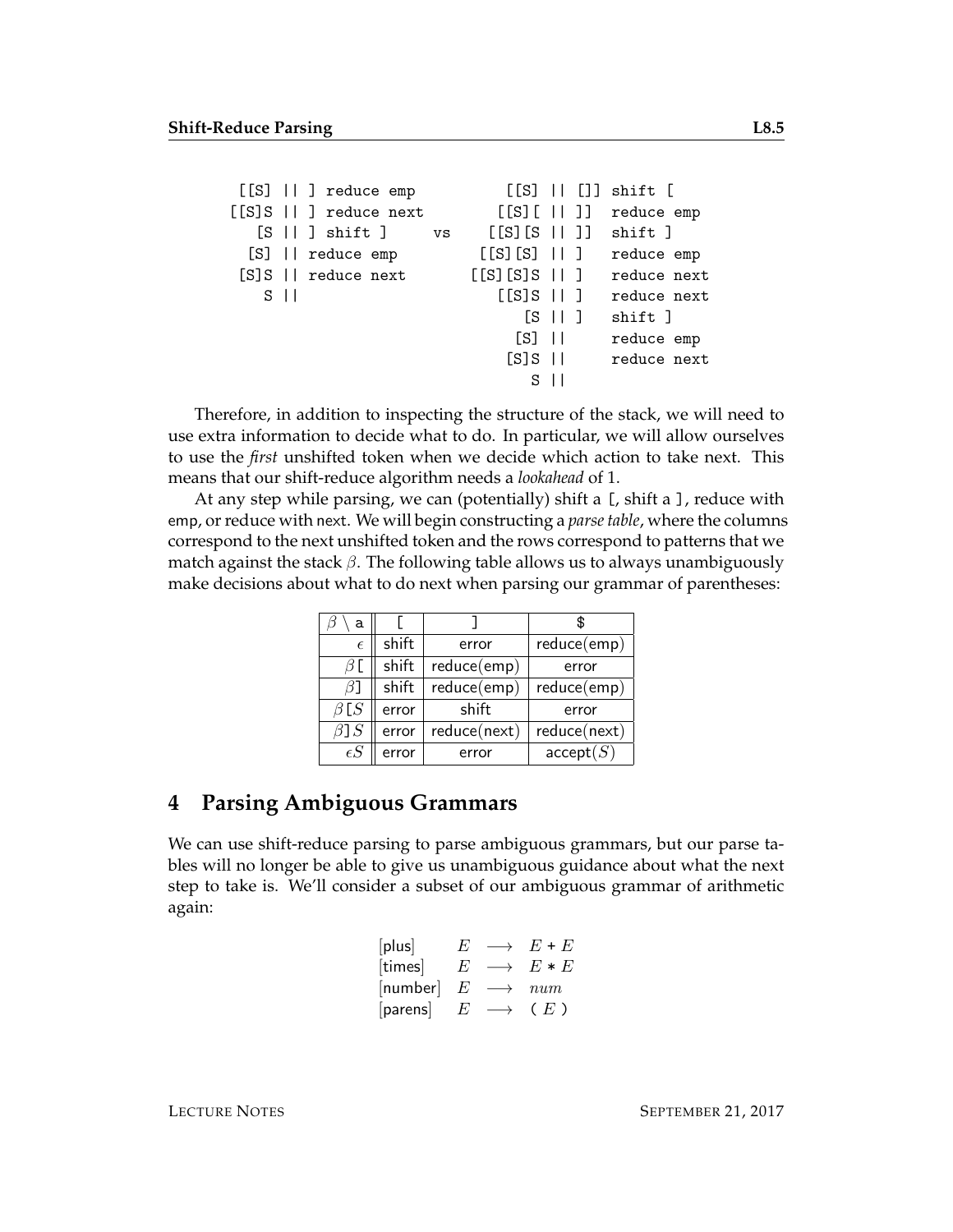If we begin parsing  $num + num + num$ , then our first several steps are unambiguous:

|                  |                          | num + num + num shift num |               |
|------------------|--------------------------|---------------------------|---------------|
|                  | $num \mid   + num + num$ |                           | reduce number |
|                  | $E$    + num + num       |                           | $shift +$     |
|                  | $E + \vert$ num + num    |                           | shift num     |
| E + num    + num |                          |                           | reduce number |
|                  | $E + E$ $   + num$       |                           | ???           |
|                  |                          |                           |               |

At this point, we have a real decision. We can either reduce by the plus rule or shift the next + token. Either way, we will be able to complete the derivation:

|  |  |         | $E + E$ $   + num$ |    |               |             |  |            | $E + E$     + num |
|--|--|---------|--------------------|----|---------------|-------------|--|------------|-------------------|
|  |  |         | $E$    + num       |    |               |             |  |            | $E + E +   num$   |
|  |  |         | $E +  $ num        | vs | $E + E + num$ |             |  |            |                   |
|  |  | E + num |                    |    |               | $E + E + E$ |  |            |                   |
|  |  | $E + E$ |                    |    |               |             |  | $E + E$ 11 |                   |
|  |  | E 11    |                    |    |               |             |  | E 11       |                   |

these two examples are a counterexample proving that we cannot use shift-reduce parsing to unambiguously parse this grammar. (That's not surprising: it's an ambiguous grammar!)

Cases where we can make different decisions and still successfully parse the string are called *conflicts*. This is a *shift/reduce* conflict, because our parse table has a single entry that could contain either the rule to shift + or the rule to reduce with the plus production.

Resolving the shift/reduce conflict in favor of shifting causes addition to be right-associative, so we should instead resolve the conflict, in this case, by reducing, because we treat addition as left-associative. Rather than rewriting the grammar to avoid these ambiguities, we can supplement our context free grammar with precedence and associativity information, and the parser generator can use this supplementary information to avoid some conflicts.

With supplementary information about precedence and associativity, we can construct an unambiguous parsing table. As before, we assume that a special endof-file token \$ has been added to the end of the input string. When the parsing goal has the form  $\alpha, \beta \mid \alpha w$  where  $\beta$  is a prefix substring of the grammar, we look up  $\beta$  in the left-most column and a in the top row to find the action to take. The non-terminal  $\epsilon E$  in the last line is a special case in that E must be the only thing on the stack. In that case we can accept if the next token is \$ because we know that \$ can only be the last token of the input string.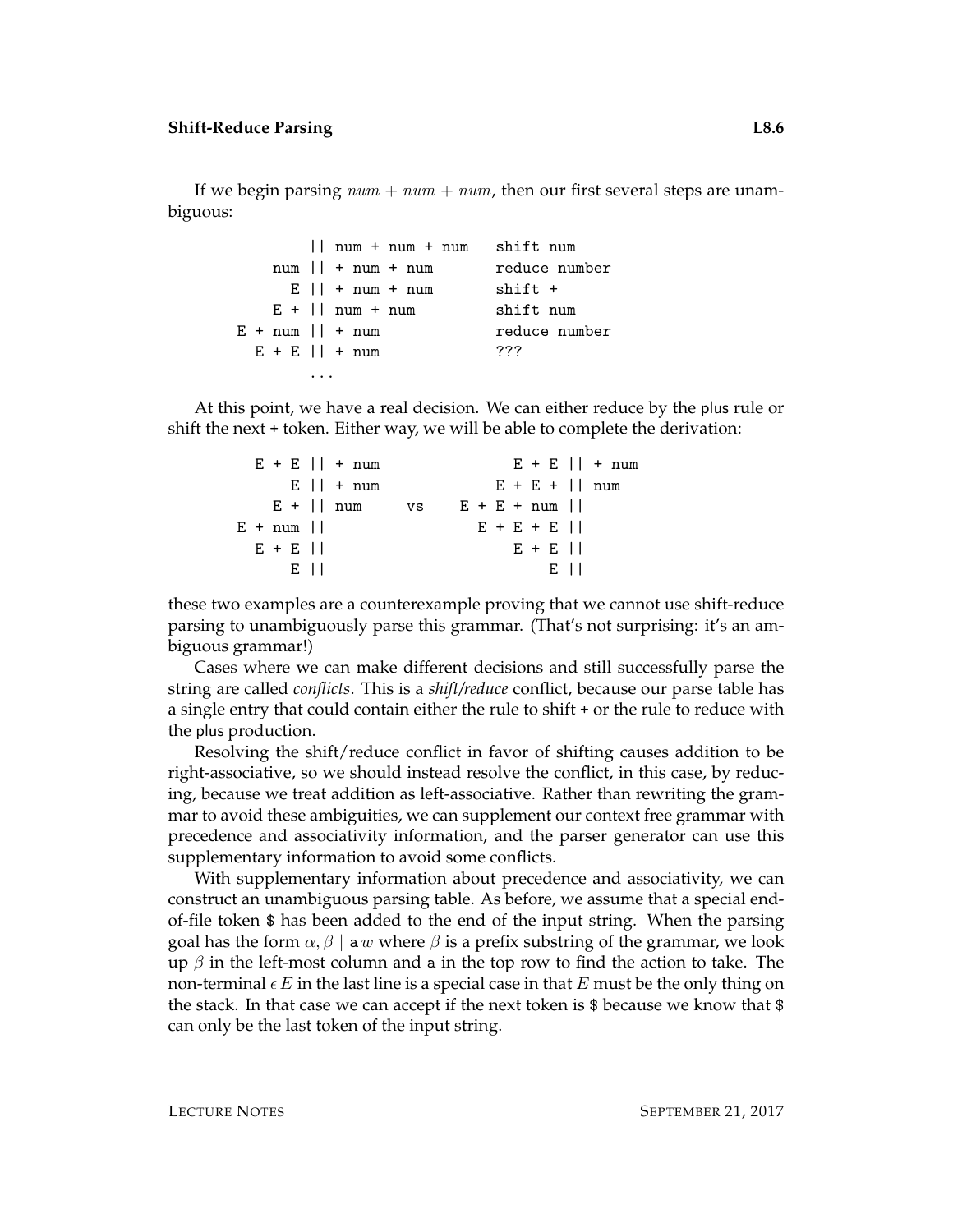| a            | $\ddot{}$       | $\ast$          | num   |       |                | \$             |
|--------------|-----------------|-----------------|-------|-------|----------------|----------------|
| $E + E$      | reduce(plus)    | shift           | error | error | reduce(plus)   | reduce(plus)   |
|              | (+ left assoc.) | $(+ < * )$      |       |       |                |                |
| $E * E$      | reduce(times)   | reduce(time)    | error | error | reduce(times)  | reduce(times)  |
|              | $(+ < * )$      | (* left assoc.) |       |       |                |                |
| num          | reduce(number)  | reduce(number)  | error | error | reduce(number) | reduce(number) |
| (E)          | reduce(parens)  | reduce(parens)  | error | error | reduce(parens) | reduce(parens) |
| $E+$         | error           | error           | shift | shift | error          | error          |
| $E*$         | error           | error           | shift | shift | error          | error          |
| ( E          | shift           | shift           | error | error | shift          | error          |
|              | error           | error           | shift | shift | error          | error          |
| $\epsilon$   | error           | error           | shift | shift | error          | error          |
| $\epsilon E$ | shift           | shift           | error | error | error          | accept(E)      |

We can see that the bare grammar has four shift/reduce conflicts, while all other actions (including errors) are uniquely determined. These conflicts arise when  $E + E$  or  $E * E$  is on the stack and either + or  $*$  is the first character in the remaining input string. It is called a shift/reduce conflict, because either a shift action or a reduce action could lead to a valid parse. Here, we have decided to resolve the conflicts by giving a precedence to the operators and declaring both of them to be left-associative.

It is also possible to have reduce/reduce conflicts, if more than one reduction could be applied in a given situation, but it does not happen in this grammar.

Parser generators will generally issue an error or warning when they detect a shift/reduce or reduce/reduce conflict. For many parser generators, the default behavior of a shift/reduce conflict is to shift, and for a reduce/reduce conflict to apply the textually first production in the grammar. Particularly the latter is rarely what is desired, so we strongly recommend rewriting the grammar to eliminate any conflicts.

One interesting special case is the situation in a language where the else-clause of a conditional is optional. For example, one might write (among other productions)

$$
\begin{array}{ccc}\nE & \longrightarrow & \text{if } E \text{ then } E \\
E & \longrightarrow & \text{if } E \text{ then } E \text{ else } E\n\end{array}
$$

Now a statement

if b then if c then x else y

is ambiguous because it would be read as

if b then (if c then x) else y

or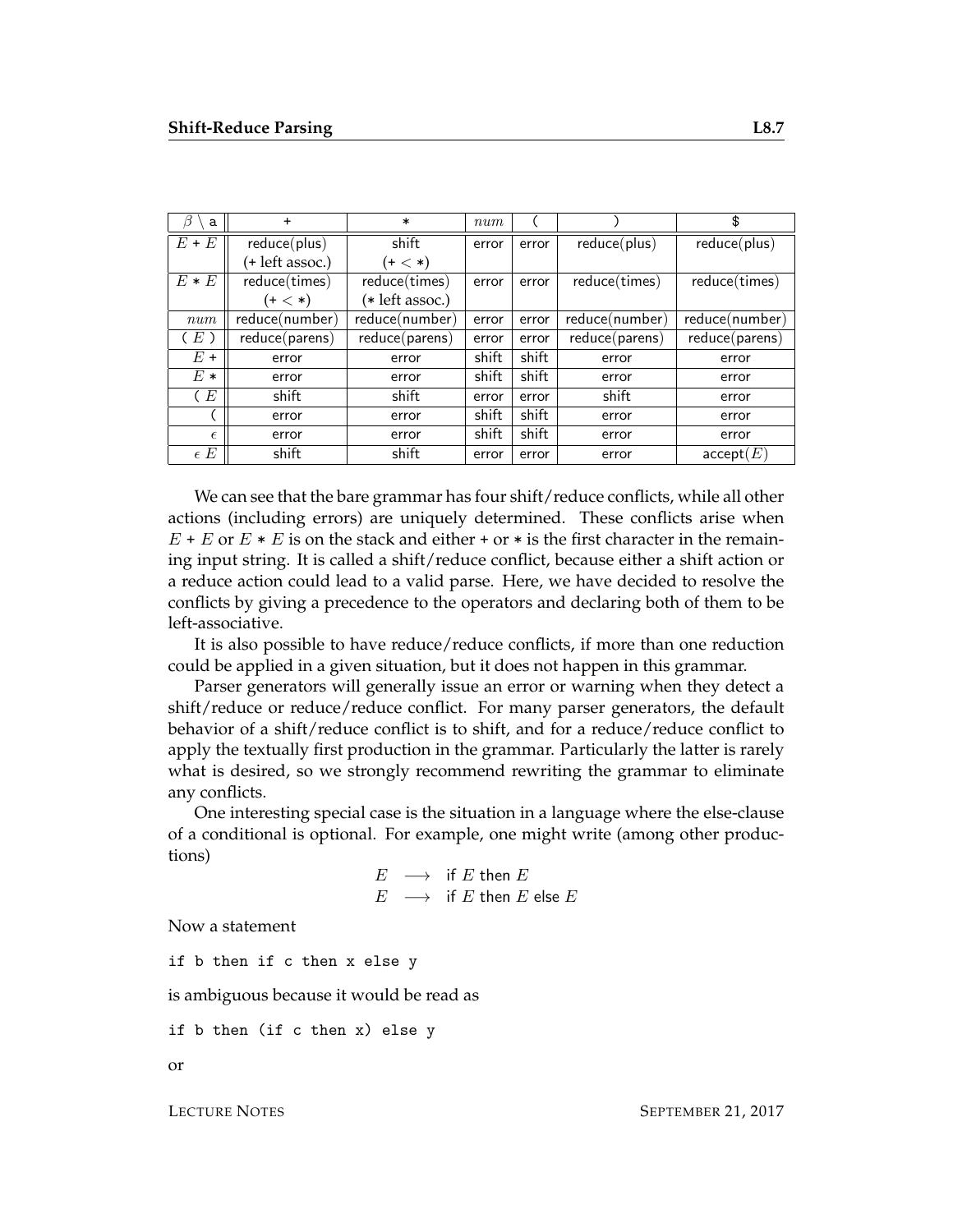```
if b then (if c then x else y)
```
In a shift/reduce parser, typically the default action for a shift/reduce conflict is to shift to extend the current parse as much as possible. This means that the above grammar in a tool such as ML-Yacc will parse the ambiguous statement into the second form, that is, the else is matched with the most recent unmatched if. This is consistent with language such as C (or C0, the language used in this course), so we can tolerate the above shift/reduce conflict, if you wish, instead of rewriting the grammar to make it unambiguous.

We can also think about how to rewrite the grammar so it is unambiguous. What we have to do is rule out the parse

```
if b then (if c then x) else y
```
In other words, the *then* clause of a conditional should be balanced in terms of if-then-else and not have something that is just an if-then without an *else* clause.

```
E \longrightarrow if E then E
E \longrightarrow if E then E' else EE' \longrightarrow if E then E' else EE' \longrightarrow \dots
```
We would also have to repeat all the other clauses for  $E$ , or refactor the grammar so the other productions of  $E$  can be shared with  $E'$ .

#### **5 Adapting Grammars for Shift-Reduce Parsing**

The set of languages that we can parse with shift-reduce parsers that have lookahead 1 is called LR(1). But even though a language may be describable with an  $LR(1)$  grammar, it's not necessarily the case that every grammar for an  $LR(1)$  language can be parsed with a shift-reduce parser. To understand the difference, we'll look at two different grammars for a language  $Z$  that can be described by a regular expression:  $b^* \cdot (c + d)$ .

|  | $\begin{array}{cccc} \n\begin{bmatrix} xz \end{bmatrix} & S & \longrightarrow & Xc\n\end{array}$ |  |  | $ cz  \quad S \quad \longrightarrow \quad Cc$                                   |  |
|--|--------------------------------------------------------------------------------------------------|--|--|---------------------------------------------------------------------------------|--|
|  | [yz] $S \longrightarrow Yd$                                                                      |  |  | $\begin{bmatrix} dz & S & \longrightarrow & Dd \end{bmatrix}$                   |  |
|  | $[\times 0]$ $X \longrightarrow \epsilon$                                                        |  |  | $\begin{bmatrix} \mathsf{c0} & C & \longrightarrow & \epsilon \end{bmatrix}$    |  |
|  | $\begin{array}{ c c c c c }\n\hline\n\text{x1} & X & \longrightarrow & \text{b}X\n\end{array}$   |  |  | $\begin{bmatrix} c1 & C & \longrightarrow & Cb \end{bmatrix}$                   |  |
|  | [y0] $Y \longrightarrow \epsilon$                                                                |  |  | $\begin{bmatrix} \mathsf{d}0 \end{bmatrix}$ $D \longrightarrow \epsilon$        |  |
|  | $[y1]$ $Y \rightarrow bY$                                                                        |  |  | $\begin{bmatrix} \textsf{d}1 & D & \longrightarrow & D\textsf{b} \end{bmatrix}$ |  |

Both grammars are completely unambiguous on their own, but only the first can be correctly parsed by a shift-reduce parser that has lookahead of 1.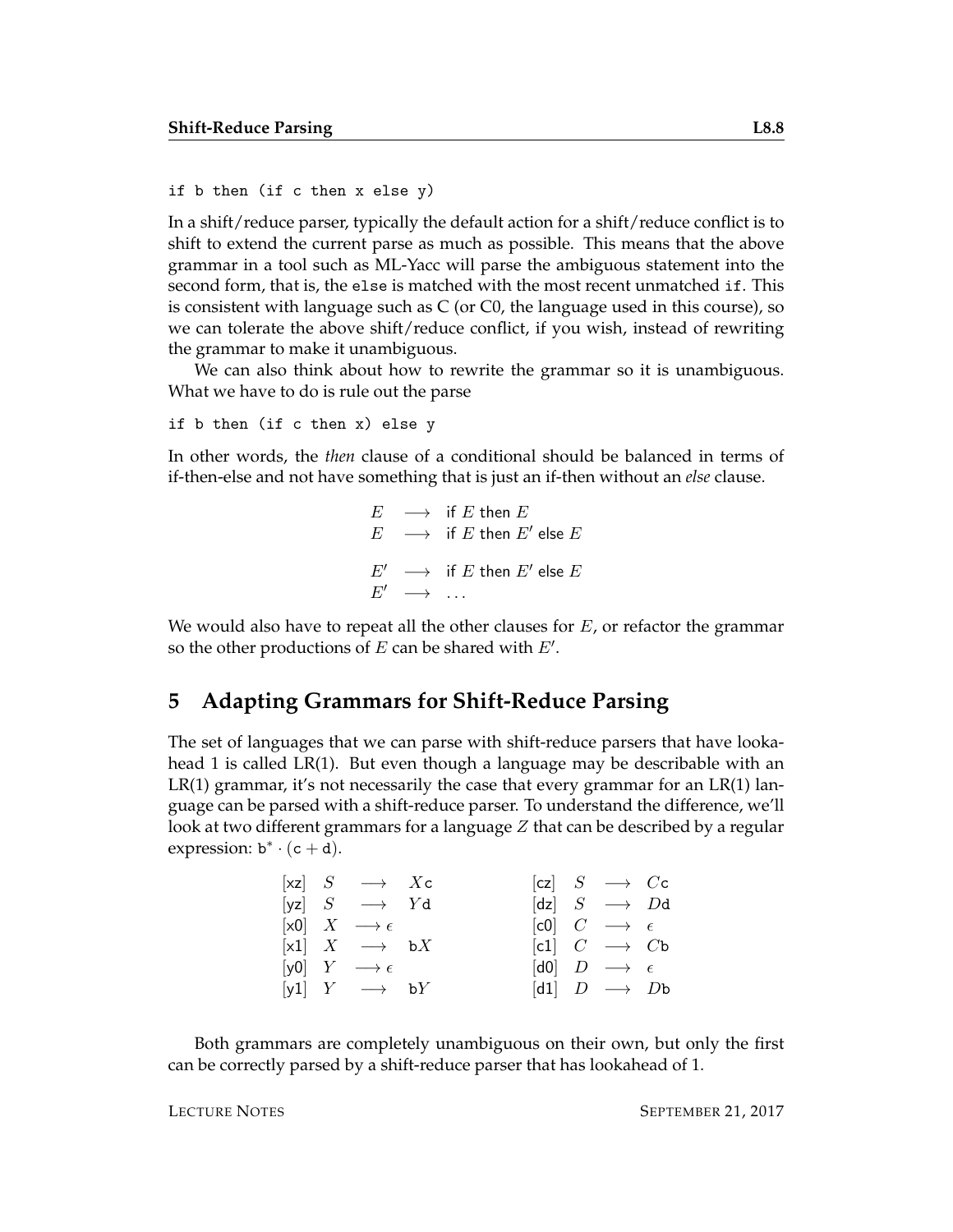```
|| bbbc shift b
  b || bbc shift b
 bb || bc shift b
bbb || c reduce x0
bbbX || c reduce x1
bbX || c reduce x1
 bX | c reduce x1
  X || c shift c
 Xc || reduce xz
  Z \mid \cdot \mid
```
If we want to parse the same string with the second grammar, we must immediately reduce, because we will never be able to handle the b on the stack unless it is preceded by a  $C$  or a  $D$ .

|            |              | Il bbbc reduce c0   |           |                      |             | bbd reduce d0     |
|------------|--------------|---------------------|-----------|----------------------|-------------|-------------------|
|            |              | C    bbbc shift b   |           |                      |             | D    bbd shift b  |
|            |              | Cb II bbc reduce c1 |           |                      |             | Db   bd reduce d1 |
|            |              | C II bbc shift b    |           |                      |             | D   bd shift b    |
|            | $Cb$    $bc$ | reduce c1           |           |                      | $Db \mid d$ | reduce d1         |
| CII bc     |              | shift b             |           |                      | $D \mid d$  | shift d           |
| $Cb$ $  c$ |              | reduce c1           | $Dd$ $  $ |                      |             | reduce dz         |
| CII c      |              | shift c             |           | $Z \mid \; \; \; \;$ |             |                   |
|            |              | reduce cz           |           |                      |             |                   |
| - Z II     |              |                     |           |                      |             |                   |

Both examples have the same initial stack  $\epsilon$ , and the same first token b, but one of them can only be parsed by reducing by c0 and the other can only be parsed by reducing by d0. This proves that there is a reduce/reduce conflict for a  $LR(1)$ parser trying to parse this grammar. Even though the grammar is unambiguous, to parse it correctly, we'd need *arbitrary lookahead* – we'd need to look over an arbitrary number of b tokens to find whether they were followed by a c or a d.

Despite the fact that a parser-table-based algorithm cannot unambiguously parse this grammar, the grammar is not unusuable. Using the deduction rules from the beginning, we could consider possible parses as we worked through the string. This idea is the basis of some GLR (Generalized LR) parser generators, but the cost of increased generality is that there are fewer guarantees about effenciceny.